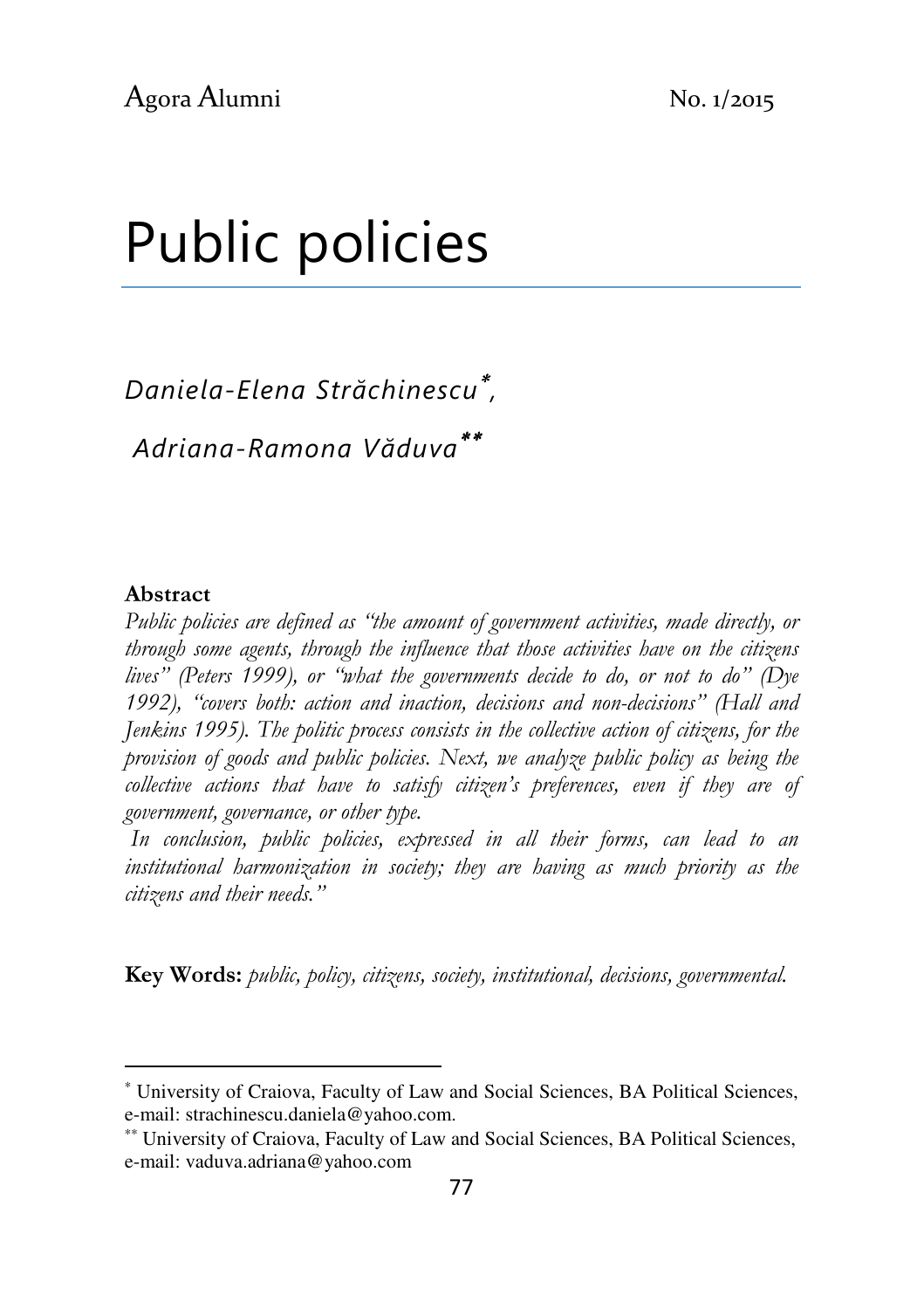The concept of public policy may be defined as what governments choose to do or not do, or a course of action for a specific purpose, followed by an actor or a group of actors in addressing a problem. The study differs from the academic research policy traditional approach in that they are applied facing by the design and development of solutions to problems society, as well as submission of arguments based on assumed values.

Public Policy Analysis:

1. Information in support of policy: the identification of those useful information to support policy, with the express purpose of contributing to the formulation, development and implementation policy as such;

2. Policy support: all test articulated to influence the political agenda. The transfer part can be applied in this case, both Political analyst (who became an actor when he intends to influence the political agenda) and political actor, who becomes its own policy analyst.

Kenneth Heinz defined public policy as the firm decisions characterized by consistent behavioral both from those who do, as well as from those who comply. Public policy is meant to promote generally accepted social values (freedom, equality, welfare), and it is the state's responsibility to develop and implement public policies or to intensify those and impose these values in society.

Public policy can be characterized by formal or institutional criteria: national policy, local political and governmental policies or by groups of people to whom they are addressed. It all depends on the use to the analyst. Typologies most commonly used are those of classified public action based on the theory of social change in that structure.

The typology of public policies that are based on coercion (as Lowi) is as follows:

- Regulatory policy is a public action consisting of adoption of rules affecting authoritarian behavior recipients. States require or prohibit: Road Code for example, establishes some rules of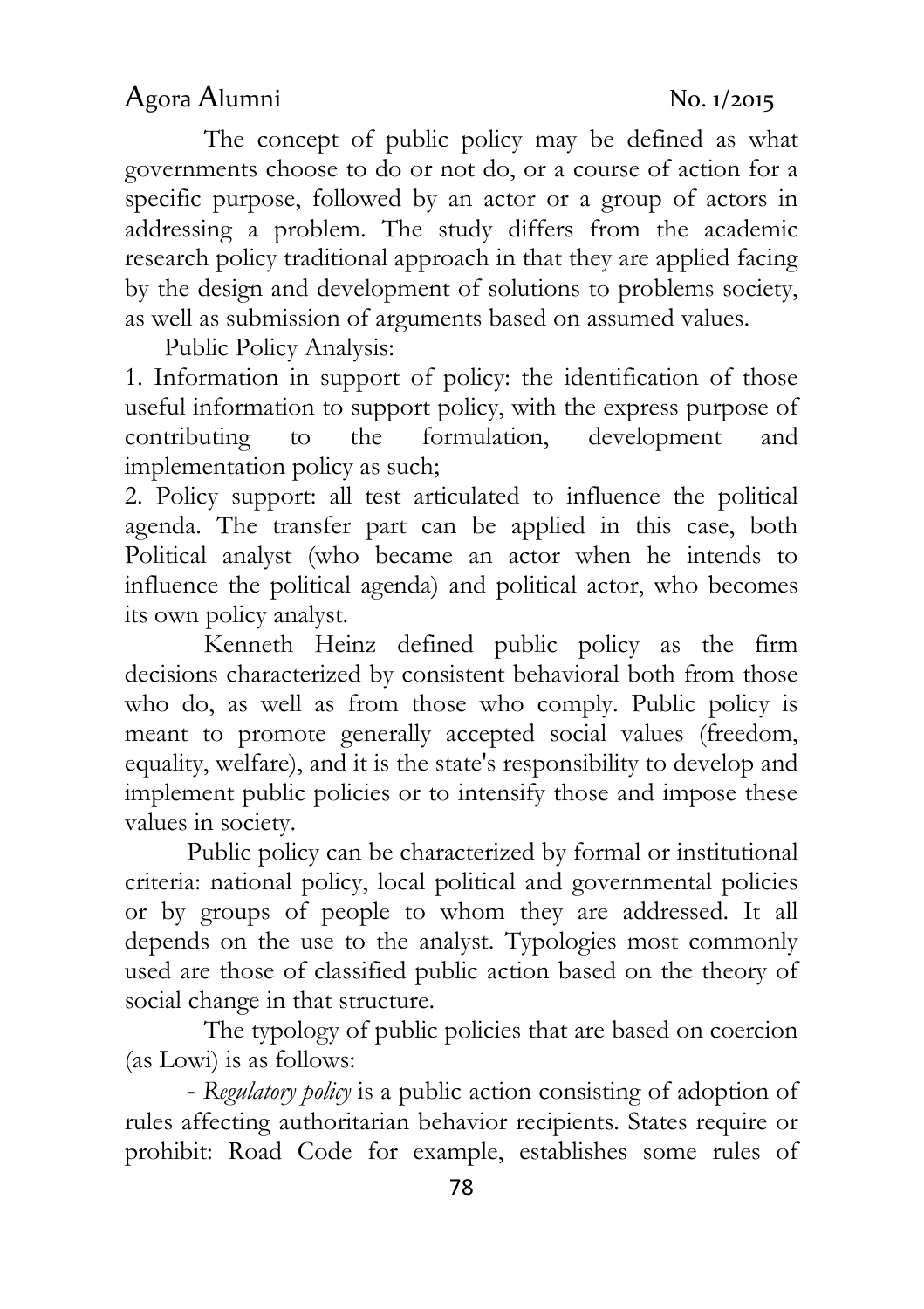behavior. In this case it is the maximum coercion. In short, the freedom of individual recipients has limited policy interests, their interests are transformed by decree.

- Protective regulatory policies are those that attempt to protect the general public from the adverse effects of private business, such as pollution, the consumption of forged, fraudulent business transactions. Business is often resistant to regulation and therefore, regulatory agencies tend to be almost continuous.

 Decisions are taken as a basis for negotiation and compromise, since neither affairs, nor regulators can fully dominate policymaking process.

- Distributive policy is an action power that authorizes public special cases mentioned by name. Building is prohibited without permission objectives (regulatory policy). But if to build it requires a permit, the public authority is granted on a case by case (distributive policy).

 In this case, the citizen is the beneficiary of a public action that attaches favor, privilege (an annuity estate and land, rising land prices) and an accompanying administrative document assigned.

- Redistributive policy is the adoption by the public criteria which gives access to certain benefits. Redistributive policy is characterized by the actions it intends to amend; the allocation of wealth, property, personal rights and civil rights.

- Constitution policy means that public action defines rules for power; for example, by revising the constitution of a country, by undertaking institutional or administrative reforms. In such a case, coercion affects the weak and indirect recipients.

Public policies are made by administrative subsystems consisting of actors facing a public issue. The term actor in the social sphere includes both actors and actors from state structures, some being more involved in the administrative process, while others are simply audience. The actors involved in the public policy process can be both individuals and groups.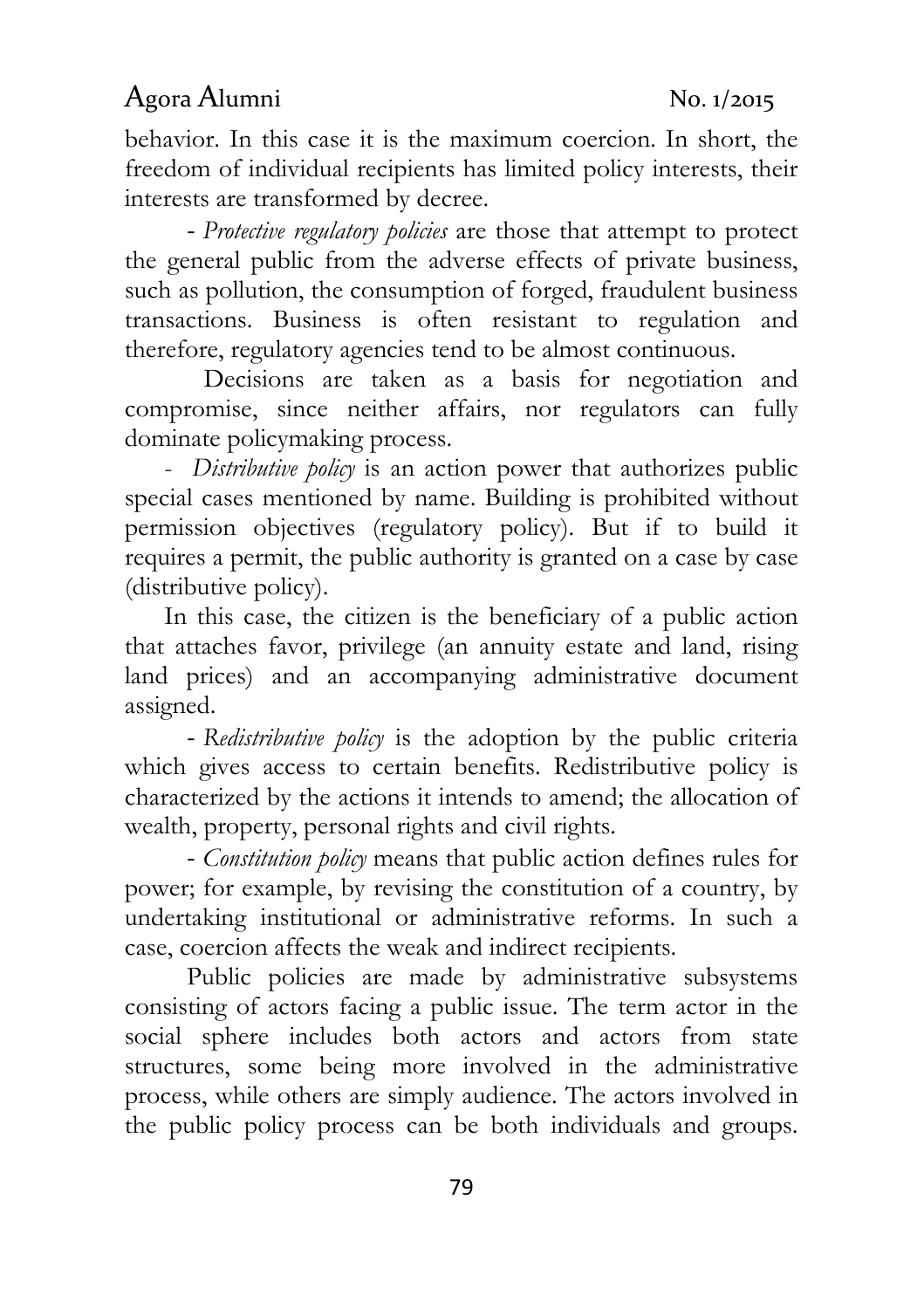Their number varies according to country or area, and may change over time.

### Policy cycle

The process of making public policy consistently pursues the same pattern, regardless of the nature and scope of the policy that will be implemented.

Specifically, the public policy cycle is in fact a logical deductive process, where the actor pursues a path decision stages to find the solution to a real problem of society.

Public policy process is a cycle more or less closed. Evaluation of the results, whatever form it takes, precedes problem solving phase. This phase is not necessarily the previous phase: phases can be interleaved, chronological order may be reversed or even certain functional activities may not occur at all in the process.

For example, a policy may disappear, because it is never implemented or it can be done without anyone thinking to tie the results.

Then there is the decision taken by a public authority and which were not preceded by any business forms or solutions do not respond to a request policy or a previously identified problem.

 The process is thus characterized by phenomena that go in different directions: an activity that logically precedes a condition to the next, a phase that logically precedes it back condition and a phase that would normally be earlier to the problems. This is true both for the actors and activities.

How actors distribute tasks in the different phases of governmental activity is very important. Entering the stage actors in a stage or another input chosen or imposed, determines the nature of the action programs. Actors, issues, solutions, decisions are not necessarily stable: it can change over time, can adjust and redefine can disappear or reappear, as the evolution of political action.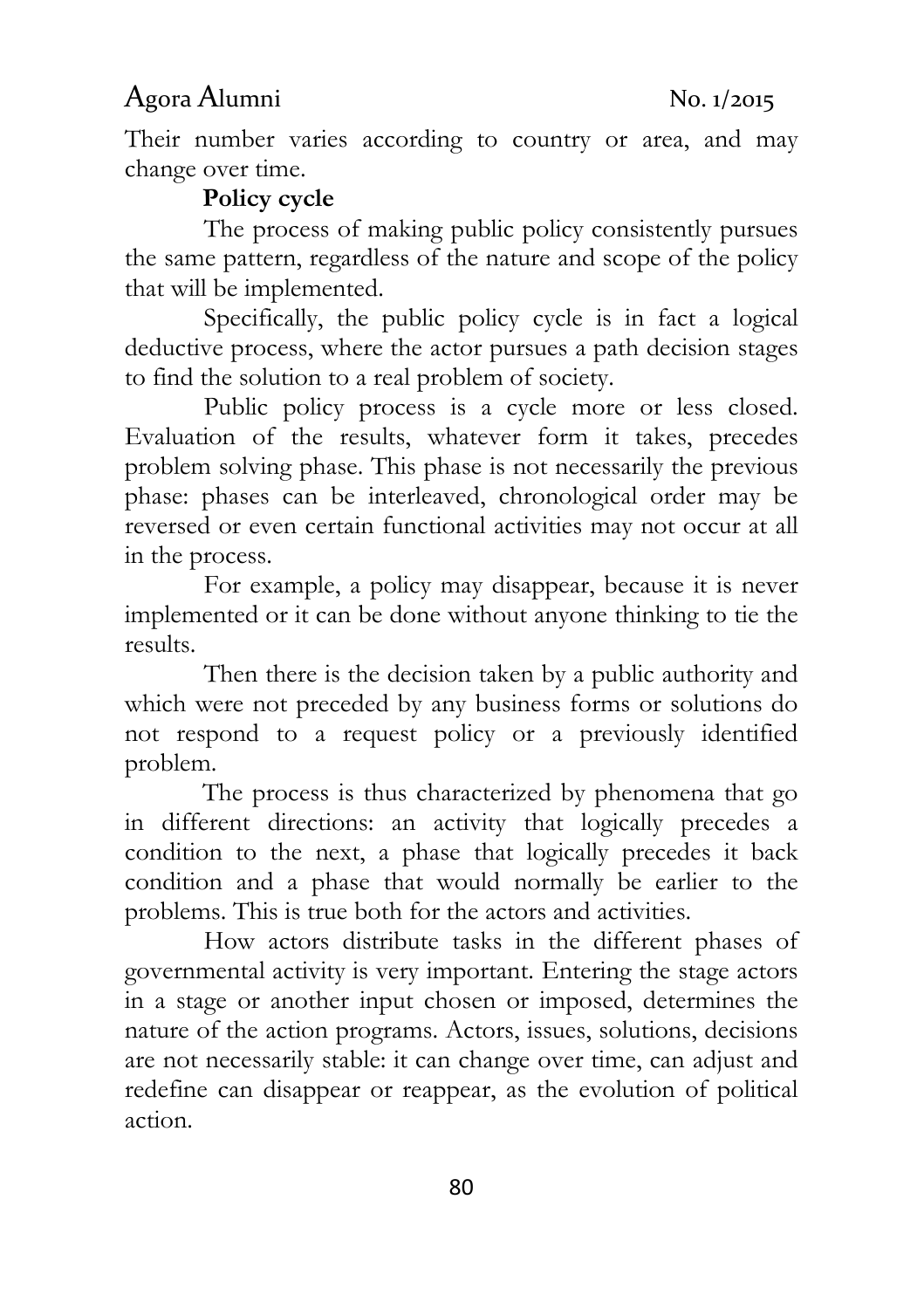#### Problem definition and inclusion on the agenda

 Policy problem is a condition or situation in which needs or dissatisfactions, for whose correction is required government intervention. Not every problem can get to get a solution through a public policy measure, which is why the process of agenda setting is a selective one, the various institutional actors trying to bring issues to the attention of the government. We can say, therefore, that there are many kinds of books:

Public Agenda, gathering all the problems perceived by members of a community;

Institutional Agenda, cumulating all the problems that policy makers aim to solve in a certain period of time;

Media agenda, which acts as a facilitator between the public and institutional agenda, but sometimes can advance their priorities.

 Initially, studies with a strong pluralist focus thought that public issues always go the public agenda in the institution. It was found later that such a view is not entirely true. In political activity one can distinguish two stages:

Definition phase of a problem, formulation of applications;

Inclusion in the agenda, which involves analysis applications stimuli and problems, and formulating proposals to address the problems identified.

 The origin of social demands and needs that this request is supposed to average is in the sphere of politics. There is total transparency, direct link between social and political; which means that it needs not defined and no states in a state of perfect vision. It is selective.

 Public issues are those human needs, regardless of how they are identified, and that can not be met through the market. Many of these issues are controversial, reaching to a stake. The stake is any issue around which initiates a debate, controversy, subject to contrasting values. A bet does not exist in itself, but in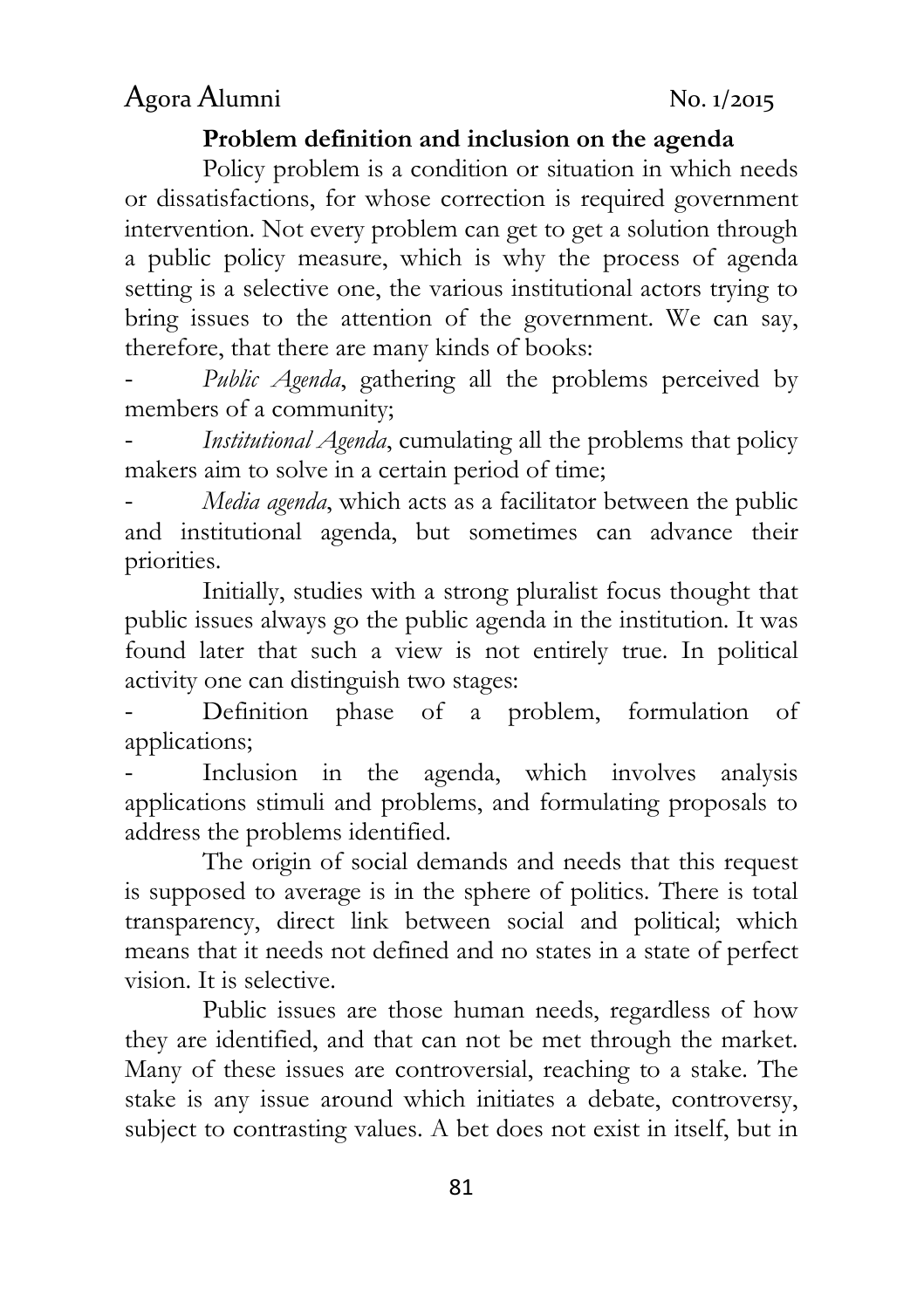relation to specific actors, that, in most cases, have different priorities to each other.

 Once the problem was acknowledged publicly by the public authority, it is forced to choose from the range of possible answers that you can provide in relation to an application for inclusion on the agenda.

#### Making the decision

 The first key element for a successful policy is the correct definition of the problem and identifying its causes, as throughout later the public policy process depends invariably. A poorly structured problem or the causes of which were not detected correctly can lead to a failure of public policy.

 Typically, the decision means by which the outcome of a choice between two or more alternative possibilities of action that could lead to the achievement of the same objective. The whole process to reach this conclusion is known as "Decision-making". The main approach that has been taken into account in the study of decision-making processes used the analogy of the overall process of decision making and problem solving. The general steps of this process are as follows:

1. Defining the problem;

- 2. Finding alternatives for action;
- 3. Evaluation of alternatives;
- 4. Selecting alternative.

 Policy-makers, given the pressure of citizens, have a great inclination to translate problems into solutions, without a prior diagnosis. Some devices are sometimes made public without knowledge of their actual usefulness. We must not overlook the fact that the diagnosis is a game of power and an integral part of public policy making. Analysis and diagnosis of the current situation can be made from the following:

 -Identifying the target group will be affected by this policy, analyze the main characteristics of the public and the relationship between this group and public agencies and private partners;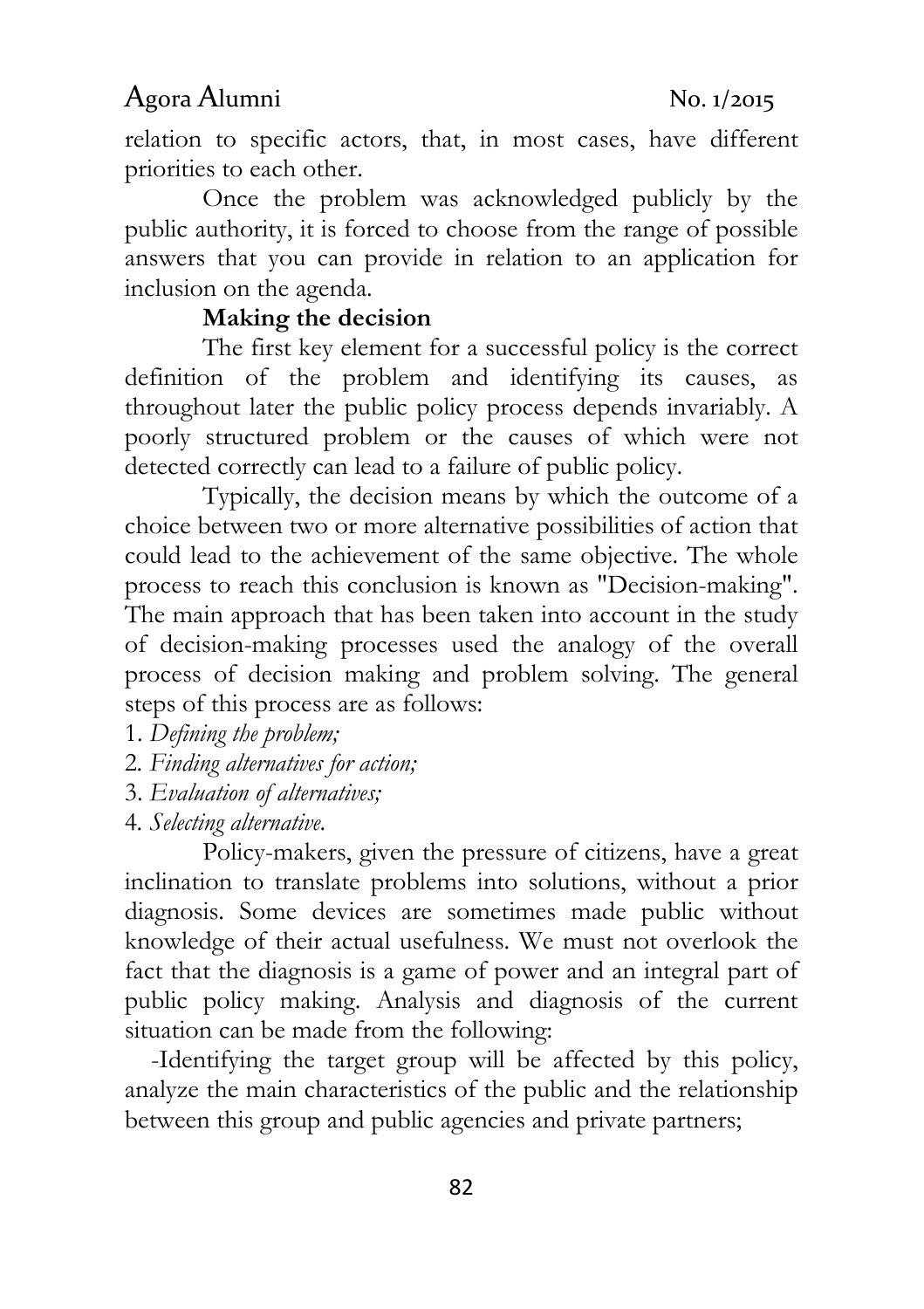-Inventory conducted by government actions, analysis of the consistency and links between them, conflicts of logic and interests of actors involved, the study analyzes the previous evaluation;

 -Identifying the effects of the external environment on the phenomena observed in the target population;

 - Highlighting the major interactions between citizens, public authorities and external environment;

- Analysis of the relevance of the public action.

Legitimization is a central element in a political system that involves authority approval obligation support. One way to measure it is to analyze the legitimacy of government support available for making it. David Easton makes an important distinction between two types of support: *focused and diffuse*.

Focused support comes from favorable attitudes and predispositions stimulated by results that are perceived by citizens as meeting their demands as they occur or even anticipating them.

 Instead, diffuse support refers to "reserve of favorable attitudes or good will that helps members of a community to accept or condone the results they do not agree or effects they consider contrary to their wishes".

 Disappointments can be accepted short and intermittent, but maintain over a long period of discrepancies between results and expectations may deteriorate the basic support for the political system.

 The public can learn to support the government through the circulation of information and the use of symbols, but in time, breaking the association between the symbol and the program leading to the separation of the symbol of the program, then the government must bear the cost of that separation.

#### Policy implementation

Once it has obtained the consent of all the optimal variant policy makers to address the problem, it must be made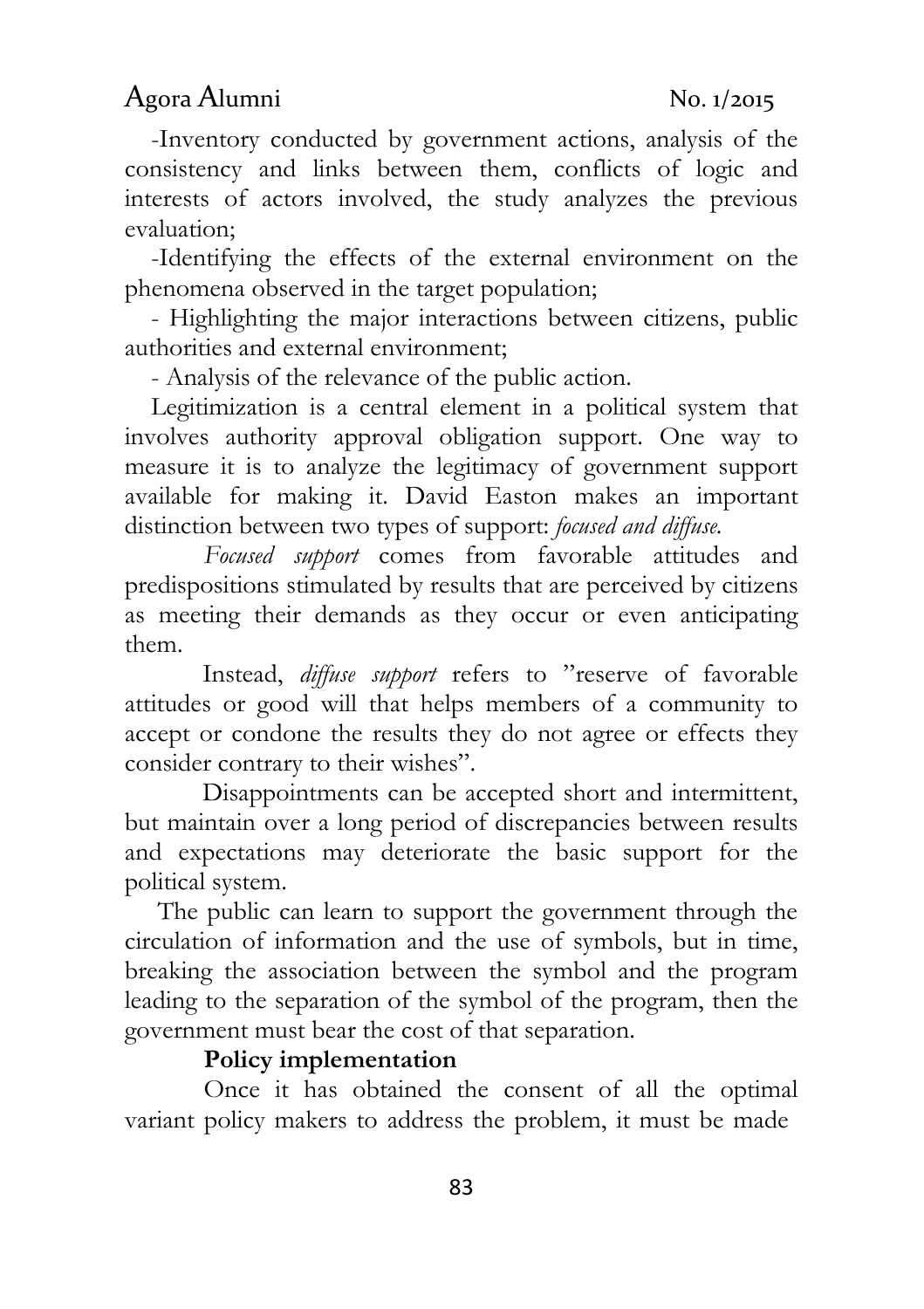known to all concerned, to foster the creation of legitimacy on the solution.

 Both policy formulation and its implementation will involve many participants with different ways to understand the problem that the policy seeks to address policy goals.

The *implementation phase* is the process by which the policy must achieve the objectives set. At this stage, decisions are binding and must be put into practice. Implementation is the phase during which public policy papers and effects are generated from the regulatory framework of intentions, texts or political discourses (Meny, Thoening, 1989: 32).

 Those who are formally responsible for implementing the public policy never act alone, but in cooperation or through other social actors or through individuals, groups or institutions: with prefect local factors, ministry and collaboration with Ministry B municipality relying on private associations or NGOs.

 Beneficiaries of the decisions, citizens or groups of individuals rarely remain in a state of passivity. They interact directly through relationships they have, or indirectly through the network represented more or less by authorized factors responsible for the implementation and involved in the decision making.

 Most authors talk about the existence of four theoretical models of policy implementation:

- The authoritarian which focuses on tools and instructions and orders for management, planning, control, hierarchy and accountability;
- Participatory model refers more to indirect instruments of control, such as setting goals, spontaneity, training, adaptation, negotiation, cooperation and trust, as methods and conditions to be followed in the implementation;
- The coalition of actors resulting from the assumption of a plurality of actors involved in the updating of certain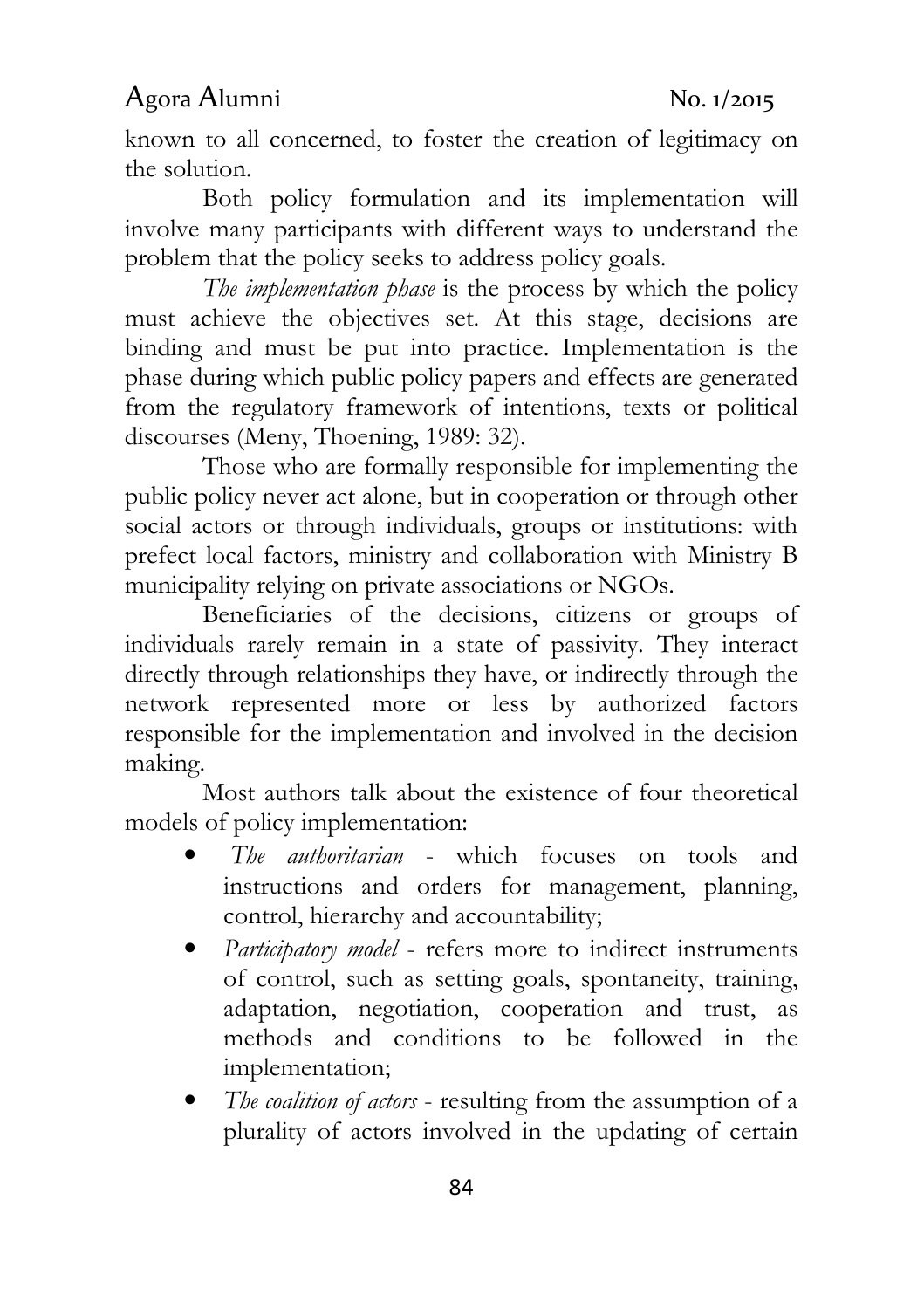policies and communicating between them, negotiating, compromising, and at the same time sharing the same common set of values and striving to achieve the same objectives.

• Learning model - in which those who legislate policy are attempting to gradually achieve the optimal solution, optimizing the structure of their goals and the techniques used to achieve them.

 Finally, coordination policy is a sine qua non of successful implementation. Policy implementation should be approached as a process from a triple perspective: political, managerial and administrative. Implementation of a policy can not be done without understanding the concept of administrative capacity, without which we can not talk about the effective functioning of state institutions. Simply increasing the administrative capacity may be an impediment to achieving results because it depends partly on how it is organized and carried out and how staffing and their attitude functions.

 However, implementation of policies involving several actors requires the development of shared vision by them, influencing and persuading supporters and opponents, negotiating commitments, conflict resolution, cooperation with a wide range of stakeholders, establishing work schedules participatory ways. All, in a word, is coordination, which often represents a potential source of conflict.